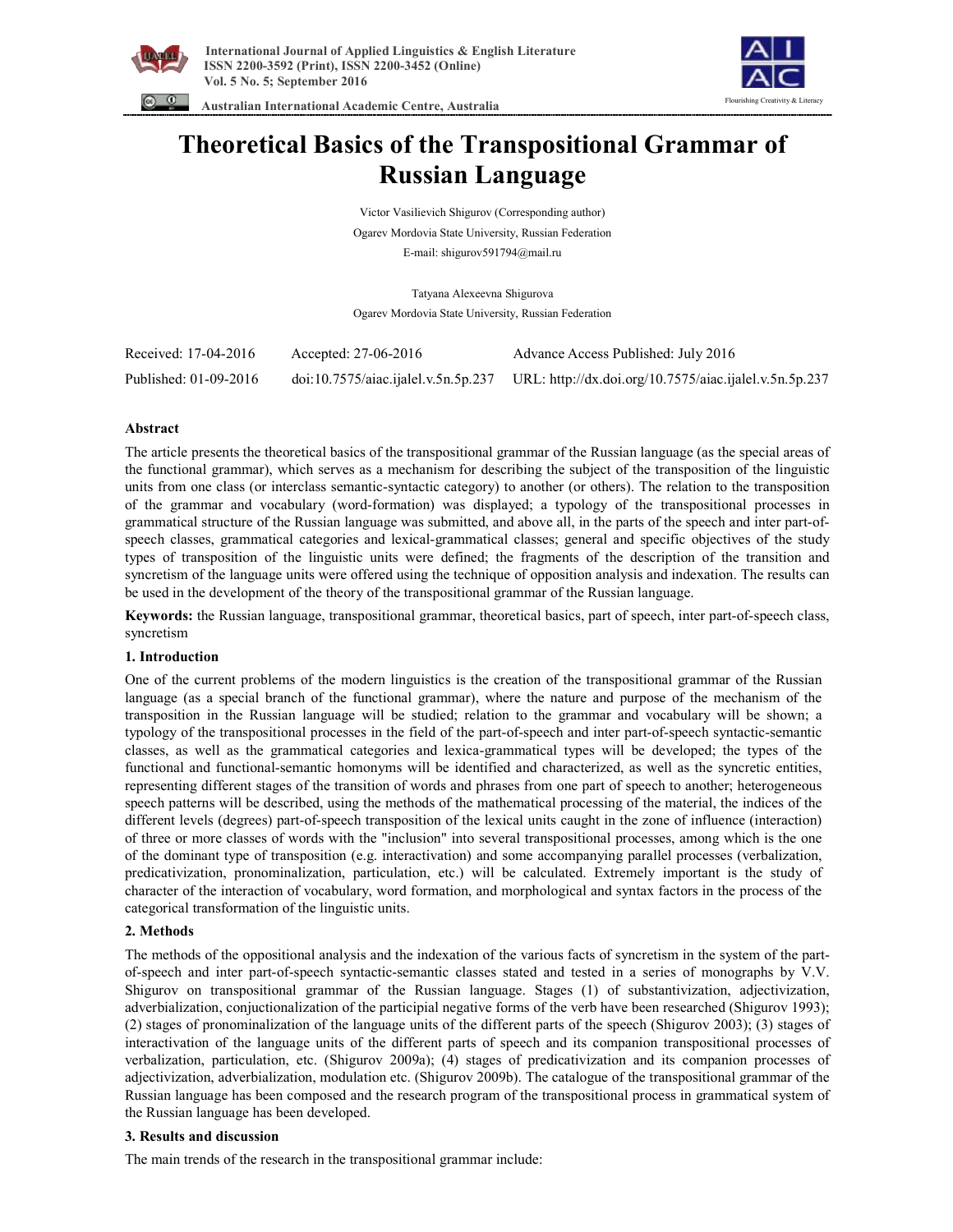- The types of the transpositional processes at the part-of-speech level (substantivization, adjectivization, adverbialization, pronominalization, numeralization, prepositionalization, conjuctionalization, particulation, interactivation) and semantic-syntactic part-of-speech digits (predicativization, modulation); types of the functional and functional-semantic homonymy in the system of the grammatical word classes; the step character of the transformation of the word forms, causing the occurrence of syncretic, i. e. peripheral and intermediate, hybrid formations in the structure which combines differential features of different classes; the graphical explication of the steps of transposition of the linguistic units in the form of the transition scale developed by V.V. Babaytseva (2000); negation as the factor, providing limiting and modifying effect on the implementation of the categorical attributes of parts of speech, as well as conditioning (or accompanying) their transposition into other classes, due to the asymmetrization of the linguistic symbols (Shigurov, 1993);
- · Types of the transpositional processes at the level of grammatical categories (type, voice, mood, time, person, gender, number, degrees of comparison);
- Types of transpositional processes at the level of the lexical-grammatical categories (nouns: proper / common; animate / inanimate; concrete / abstract / material / collective; adjectives: qualitative, relative, possessive; Verbs: action class : general effective / evolutionary / stative / inchoate, etc.; transitive / intransitive; personal / impersonal, and others);
- · Types of the transposition processes at the level of the syntax (the sentence and the syntactic structures).

The dominant feature in the transpositional grammar of the Russian language is the concept of transposition manifested one of the active mechanisms of the language: translation of the mark (word forms, words, and words' combination) from one category (class) into the other. The essence of the transposition is to change the properties of the linguistic unit, its combinatorics and proportions, that is the loss of its differential features, relatively speaking, the initial part of speech and the acquisition of the differential features of other derivative parts of speech (or several – with multi-faceted cooperation of several part-of-speech and inter part-of-speech classes  $-3$ , 4 or more  $-$  in the structure of one unit); see. e.g. research by Sh. Bally (1955, pp. 130-143), V.N. Migirina (1971, pp. 131-147), V.V. Babaytseva (2000), M. Kim (1978), E.P. Kalechits (1990); M.F. Lukin (1973), A.J. Bauder (1988, p. 13-19), V.V Shigurova (1988; 1993; 2003; 2009a; 2009b); I.V. Vysotsky (2006) and others. Many aspects of the mutual transition and interaction of the language units in the framework of the transposition theory (translation, conversion) have been discussed in the works of foreign researchers; See. e.g. (Bally, 1955; Tener, 1988; Kurilovich, 2000; Marchand, 1967; and others).

Under the categorical transformation the language unit transposes (relatively speaking, it moves) from one semanticgrammatical category into the other, explicating in the typical contexts some degree of approximation to a new part of the speech (or inter part-of-speech category). The steps (stages and substages) of the part-of-speech transposition of words and phrases can be set by the opposition analysis and indexation. The different types of the multi-transposition of words and phrases from one class to another (both single and combined in one single lexical unit) generate grammatical and lexica-grammatical homonyms as well as the syncretic speech formation which combine the properties of the structure of the several parts of speech – two, three, four, etc., see e.g. (Shigurov, 1988; 1993; 2003; 2009a; 2009b; Shigurov, & Shigurova, 2014; Shigurov, & Shigurova, 2015). Such hybrids allow to transfer in a saving manner semantically capacious human thoughts and feelings in all their diversity and natural interaction (Babaytseva, 2000, p. 179, et al.).

It is important to emphasize that the term "transposition" is of purely synchronous (not diachronic!) interpretation. It is used sometimes as an absolute synonym for the terms "transformation", "movement from one part of speech to the other," when it comes to the process and in the result of changes of the differential features in the structure of the language units located in the different contexts in the area of attraction (interaction) of several parts of speech.

At the same time, a certain combinatorics and proportion of the part-of-speech features in the word form, subject to one or more types of the categorical transpositions, reflect the characteristics that emerged as a result of prolonged use in speech (which is, of course, the scope of diachrony). However, these features are fixed on a synchronous cut in the typical context of the transition. The concepts of "transposition", "transformation", "transition ..." are generic terms with respect to the relevant specific concepts such as "substantivization", "adverbialization", "pronominalization", "interactivation" explicating the specific kinds of transposition in the system of part-of-speech and inter part-of-speech categories of the Russian language (many of these terms are fixed by Shakhmatov, 1941, pp. 454, 499, 502, etc.).

A comprehensive study of all types of the transpositional processes at the different language levels involve resolution of both general and specific problems. Among the common challenges in the area of part-of-speech transposition it is important to note the following:

- Determination of the nature and purpose of the mechanism of transposition of the linguistic units at the level of the word classes and the interclass syntactic-semantic categories (predicatives, parenthesis-modal words);
- Registration of all types of the linguistic units' movement in the part-of-speech and inter part-of-speech classes;
- · Characteristics of the emigration and immigration transposition (transformation) (term of V.N. Migirin) of the language units in the context for each part-of-speech and inter part-of-speech category;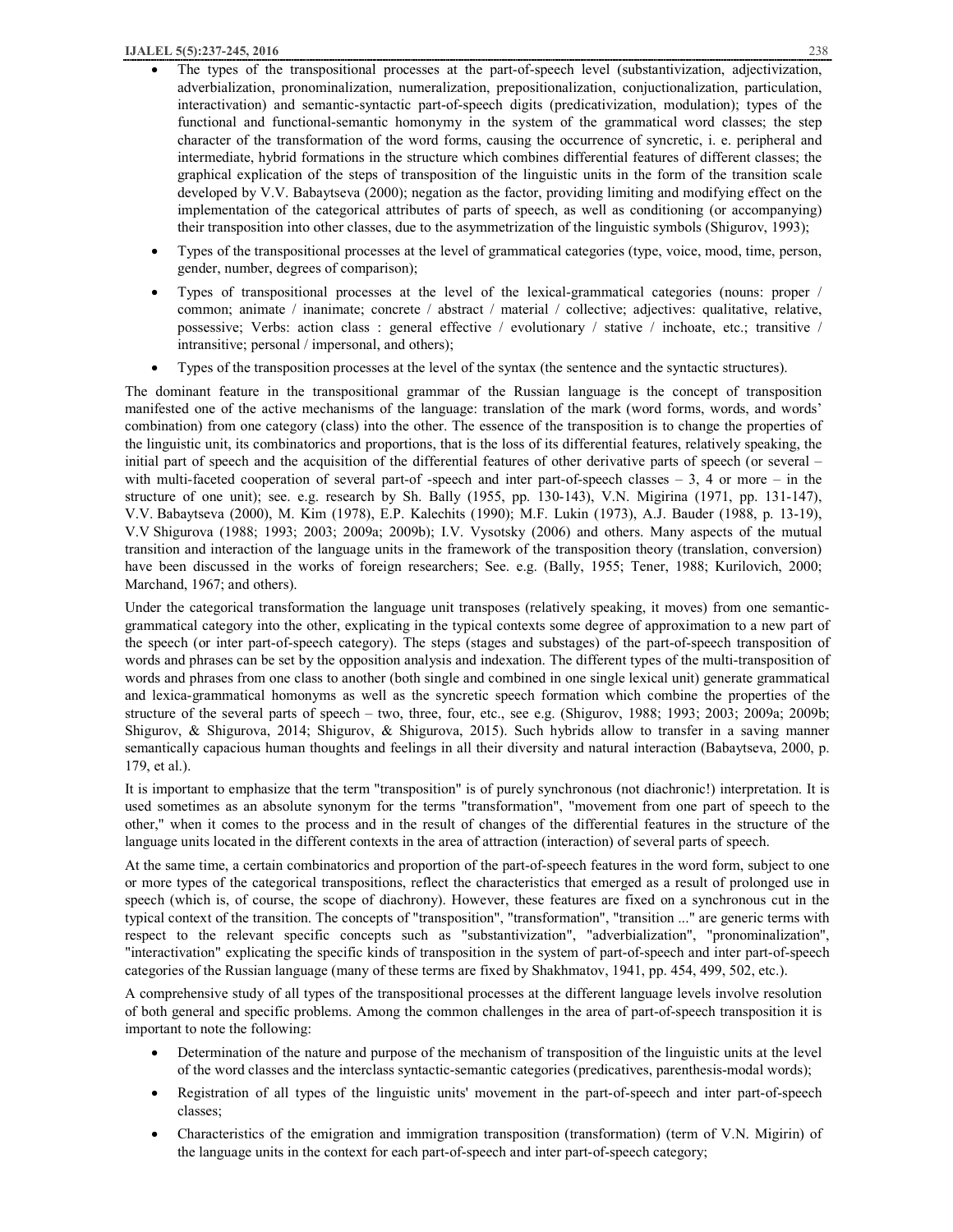- Identification of the linguistic and extra-linguistic reasons of possibility / inability of the certain types of the part-of-speech transposition of language units;
- · Analysis of the transpositional processes in the field of part-of-speech and inter part-of-speech classes in the aspect of their one-sidedness / versatility, single-stage / multistage, reversibility / irreversibility, and so on.
- The classification of the part-of-speech and inter part-of-speech classes (predicatives, parenthesis-modal words) with respect to the theory of the transpositional (transition) processes;
- The explanation of the history of the occurrence (genesis) of part-of-speech and inter part-of-speech classes in light of the study on transposition, and others.

The study of the specific aspects of the stepped transposition of the linguistic units in the part-of-speech and inter partof-speech syntactic-semantic classes based on the methodology of the opposition analysis and the indexation of separate stages of transposition (adjectivization, pronominalization, adverbialization, predicativization, modulation, particulation, interactivization, etc.) suggests the solution of particular objectives. The most significant objectives are as follows:

· Identifying semantic, morphological preconditions and syntactic conditions of the categorical transformation of the language units;

The definition of the form (fast /slow) and the features of the transition of words and phrases from one part-of-speech / inter part-of-speech class into the other part-of-speech / inter part-of-speech class or to the several part-of-speech / inter part-of-speech classes – when they interact within intersecting transpositional processes (changes at the level of the lexical and general grammatical semantics, grammatical categories and paradigms, syntactic functions, lexical and syntactic distribution, morphemic structure and word-building opportunities, phonetic characteristics, etc.).

The multi-aspect semantic-grammatical characteristic of the words and word forms, subject to the categorical regeneration under adjectivation, adverbialization, predicativization, modulation, etc. in a varying degree (semantics, morphology, syntax);

- · The establishment of the steps (stages) of the part-of-speech transposition of the linguistic units, presented in the standard contexts, on the one hand, the typical (nuclear) events, having all of the distinctive features of the relevant parts of speech (**A, B**) and on the other hand – syncretic structures, in different proportions combining the properties of the original and derivative parts of speech (**Ab, ab, aB**);
- · The development of the criteria for distinguishing grammatical and lexical-grammatical homonyms and syncretic (peripheral and hybrid) formations, synthesizing in equal proportions the signs of the initial and final links of the part-of-speech transposition;
- The calculation of the facts of the multi-aspect interaction of more than two part-of-speech and inner part-ofspeech classes in the structure of the language units at the intersection of several transpositional processes; identification of combinatorics and proportions of the distinctive features in sincretes at the different stages of their simultaneous adverbialization, predicativization, interactivation, etc.
- · Drawing up a complete list of the units, in one way or another affected by the transpositional processes at the level of the part-of-speech and inner part-of-speech classes.

The most important task of the transpositional grammar is to study the mechanism and the principles of the lexical and grammatical interaction in the structure of the language units, exposed to the transpositional processes in the part-ofspeech system and inner part-of-speech classes. "The grammatical and lexical forms are organically bound – wrote V.V. Vinogradov – and constantly influence each other. Therefore, the study of the grammatical structure of the language without its lexical side, without taking into account the interaction of the lexical and grammatical values is impossible" (Vinogradov, 1986, pp. 16). Especially clearly this interaction becomes apparent under the functioning of parts of speech, their grammatical categories and lexical-grammatical classes.

The result of this cooperation is the facts of transition and syncretism, for example, in the area of the lexical and grammatical word classes. It is well known that one noun, depending on the lexical semantics is able to present various lexical and grammatical classes (e.g. teaching – abstract or collective), while another in the same lexical meaning may belong directly to the two subclasses at the same time (e.g. raspberries, strawberries – material and collective subclasses).

Thus in some cases, vocabulary and grammar operate synchronously in the word form [*brother* is an animate noun representing a living human being, human (by lexis) and have similar forms in the accusative and genitive cases, single and plural numbers; compare: *Ya vizhu brata and Net brata* (grammar)]. In other cases belonging to the category can only be defined taking into account the semantic criteria. For example, we can prove that the word *studentship* is an animate noun, only taking into account its semantics (the 'totality of living creatures, the students'), and grammatically it is not possible to prove: an abstract noun of the neuter gender has no plural form, where you could find the paradigmatic figure of an animate object.

Finally, there are some cases where the same noun, being a syncretic noun, can be incorporated directly into two lexical and grammatical categories: with the view of the word semantics – to one category, and with the view of its grammar – to another category [*jump*: abstract (lexis: 'process') + specific (grammar: jumping, two jumps, etc.)].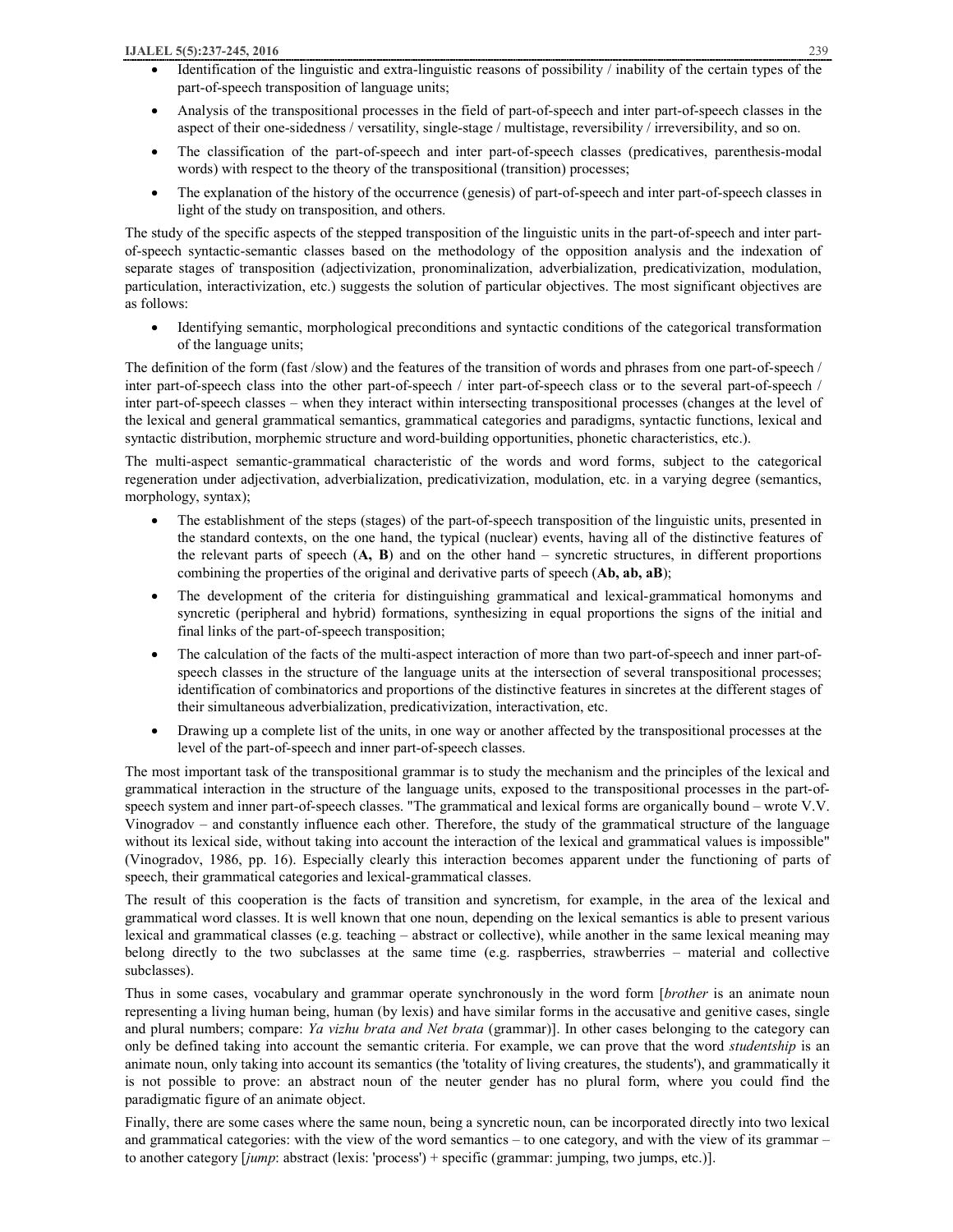Of the fundamental importance is the demarcation of two types of transposition of the linguistic units in the part-ofspeech and inter part-of-speech classes – functional-semantic (or semantic, Sh. Bally's terminology) and functional types. Functional-semantic transposition, being the fact of grammar and vocabulary, includes the change both in the grammatical features and lexical-semantic features of the words and word forms being exposed to a categorical (part-ofspeech) transformation. As a result the linguistic units become categorically "bifurcate" and "spin-off" from them, these word forms (twins) turn into a new class; compare: *Podkhodiashchiy k stantsii poezd zamedlil khod* (imperfect participle from the verb *to approach*) -> *On iskal podkhodyashchiy moment, chtoby soobshchit' etu novost'* (participle pronoun) (see [Shigurov, 1993, 2003]). The functional transposition, in contrast, has no relation to the word formation, presenting a purely grammatical process associated with the part-of-speech (categorical) attributes of the word forms.

The nature of the functional transposition of the linguistic signs is exceptionally complex. Without going into the history of the issue, we note that within its boundaries the two types can be distinguished: 1) the transition of the language units from the different parts of speech into particular inter part-of-speech semantic-syntactic categories of words – predicatives and modal-parenthesis words (Brief Russian grammar, 1989, pp. 22-23, 302, etc.), and 2) a purely grammatical transition of words and phrases from one part of speech into the other (substantivization, adjectivization, adverbialization, etc.), not violating the identity of the original lexeme.

 The first type of the functional (grammatical) word forms transposition in the part-of-speech system is known in the Russian grammar as "predicativization" and "modulation". We understand regard predicativization as the use of the word forms included in the classes of the nouns, adjectives, pronouns, adverbs, verbs in the form of short passive participles (go, sad, cold, nothing, ventilated, forbidden), in a particular function of the principal term (predicate) of the impersonal construction for transfer of semantics of the state and / or its evaluation. Compare the following functional homonyms:

- (1) (a) *Delo plokho* (short adjective);
	- (b) *On plokho ponimaet po-russki* (adverb);
	- (c) *Yemu plokho* (short adjective / adverb in a predicative function);
- (2) (a) *Idyot okhota na volkov (*noun);
	- (b) *Okhota otdokhnut'* (noun in a predicate function).

The modulation process presents the usage of the word forms, related to the class of nouns, adjectives, verbs, adverbs (right, fact, it is obvious, it seems, most importantly, to be seen, of course, they say, look, you know, and so on.) in a special parenthetical function for the expression of the subjective-modal semantics, that is the relationship of the speech subject to what he /she reports. The viewpoint of the modus subject manifests the different aspects of the characteristics of the statements: (1) confidence / lack of confidence in the reality of the transmitted events (positively, for sure, of course, obviously, probably, it seems, etc.); (2) the emotional attitude to the reported (luckily, unfortunately, etc.); (3) fixation of the progress of the presented ideas (first, therefore, that means, etc.); (4) a method of formation of thoughts (in short, short, etc.); (5) the call to the other party in order to draw his/her attention to anything (you see, you know, can you imagine, I'm sorry, let's say, for example, supposably, etc. (6) a reference to the source of information (in my opinion, to be heard, etc.) (Vinogradov, 1986, pp. 603-607). Compare the following functional homonyms:

- (3) (a) *Privedennoye nastroyeniye kazhetsya vo mnogom iskusstvennym;* 
	- (b) *Pogoda, kazhetsya, okonchatel'no isportilas';*
- (4) (a) *Eto pokhozhe na pravdu.*
	- (b) *Pokhozhe, bez postoronney pomoshchy vam ne oboytis';*
- (5) (a) *Izdaniye knigi vpolne vozmozhno;*
	- (b*) Vozmozhno, kniga budet skoro izdana;*
- (6) (a) *Ukazanniy fakt zasluzhivaet vnimaniya;*
	- (b) *On ne pridyot, fakt.*

Note also the loss (or neutralization) of the semantic and grammatical properties of the adjective in the adjective word form *seen* in the contexts of predicativization and modulation: 1. *Otsyuda plokho vidno rechku* (adjective word form as the function of the estimated modal predicative) and 2. *Vidno, my oshchiblis'* (adjective word form as the function of the estimated modal component).

Small groups of lexical items not having the homonymous correspondences among the significant and ancillary parts of speech in the modern Russian language, are functionally approaching the predicatives and input modal words arisen as the result of predicativization and modulation words and word forms of different parts of speech. For example, such impersonal-predicative form like *it is necessary, it is possible, must not, sorry, shame, ashamed, ticklish, sickening, unbearable, could not stand, unaware* and input modal words like *so, therefore, for example, firstly, secondly, thirdly, it seems, however*, that sometimes jokingly referred to by the linguists as part-of-speech "bums" or "rootless" words.

See, for example, usage of these "homeless" words in parenthesis and modal contexts:

- (7) *Po-vidimomu, skoro budet dozhd';*
- (8) *Navernoye, pora sobirat'sya v dorogu.*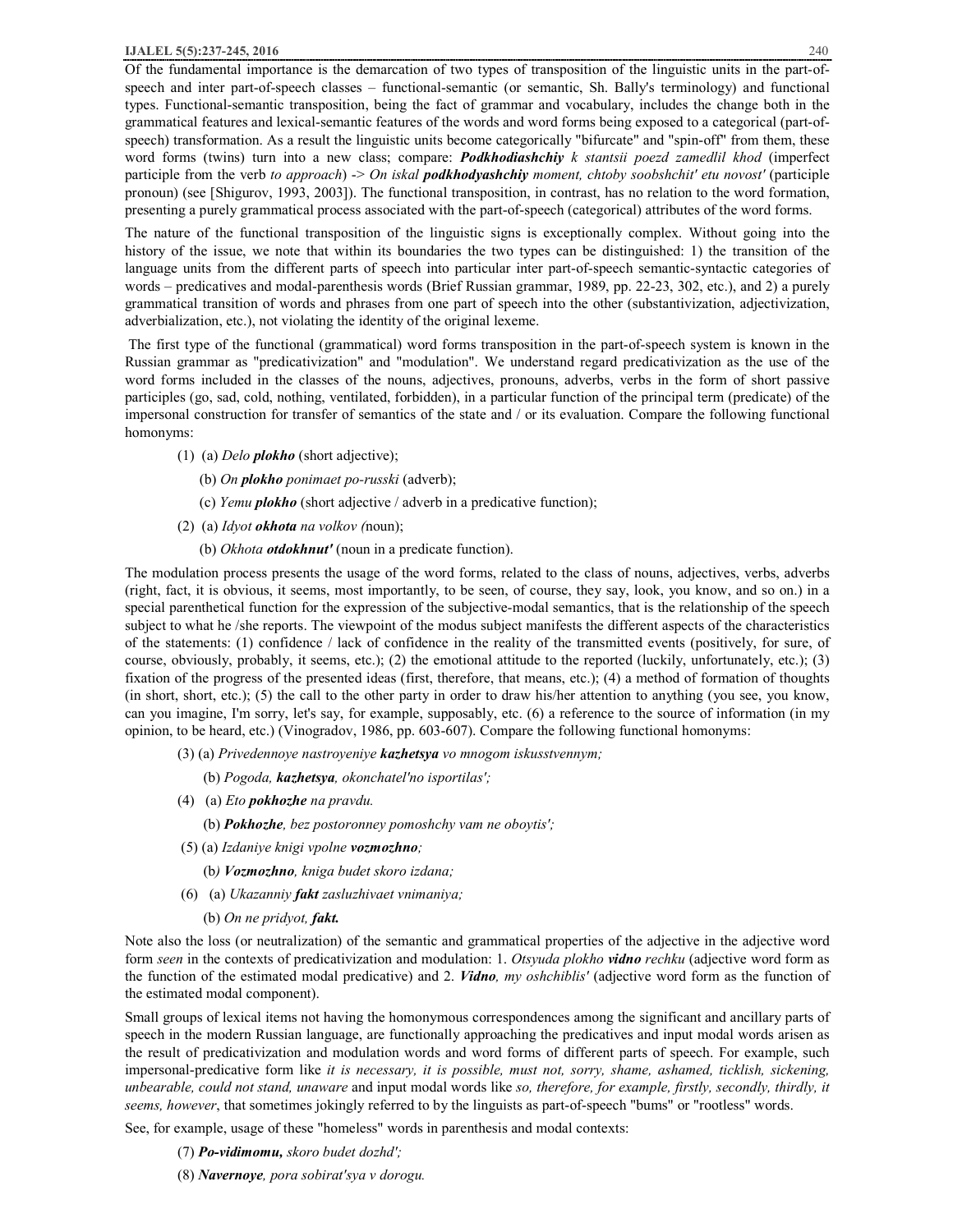#### **IJALEL 5(5):237-245, 2016** 241

The second type of functional transposition in the part-of-speech system of the Russian language is represented by numerous cases of categorical grammatical transformation of the word forms within the framework of adjectivization, adverbialization, substantivization, pronominalization, etc. These are basically two processes: 1) the regular grammatical generation of one part of speech within the boundaries of the corresponding lexical items of the other part of speech and 2) an occasional (speech) part-of-speech transposition of word forms. An example of a typical generation of a new part of speech within the original lexical items can be, for example, the facts of the two-stage functional transposition of the verb into an adjective and an adverb, that can explain the orientation of participles and gerunds to the "part-of-speech emancipation" (an expression of Rudelev, 1996, pp. 85-86).

As a result of the first stage of the grammatical transposition of the verb into the adjective different morphological types of participles can be formed (*chitat' --> chitaushchiy, chitavshiy, chitaemiy, chitanniy, chitayushchiysya, chitavshiysya*), as a result of the second stage the functional participial adjectives can be formed (**ranenniy** v boyu soldat --> **raneniy** soldat*; krashenniy malyarom zabor --> krasheniy zabor; plavayushchiye vdaleke utki --> plavayushchiye tanki; shagayushchiy na platsu soldat --> shagayushchiy ekskavator; slova, izmenyaemiye po kategoriyam padezha, roda i chisla --> izmenyaemiye slova, etc.* (Bulanin, 1986, pp. 36-38; Shigurov, 1993, pp. 246-249, 303-305). The adverbial verb transposition also includes two stages: firstly, it is the formation of adverbial participles (chitat' --> chitaya, prosmotret' --> prosmotrev) and secondly, the formation of functional adverbs that are formed of adverbial participles: On govoril, izredka ulybayas' --> On govoril ulybayas', i.e. s ulybkoy; see also: idti spotykayas', shatayas'; govorit' *zaikayas'; sidet' sgorbivshis',* and some other examples).

It is important to emphasize that the adjectival and adverbial verb transposition, accompanied by certain grammatical and semantic shifts, does not lead to violation of the identity of the original lexical item. This means, for example, that in such cases as *raneniy soldat (solyonaya ryba, zhareniy kartofel', kvashenaya kapusta, krasheniye steny) and govorit' ulybayas' (idti spotykayas')* we are dealing with the participial adjective *raneniy* and the adverb *ulybayas'*, formed out of the adverbial participle, functioning under the relevant verbal lexical items *ranit'* and *ulybat'sa*. This is a purely grammatical process without affecting the sphere of word formation. Lexicalization of grammatical forms does not occur in such cases. In view of the above, the practice of the orthographic differentiation of imperfective participles and functional participial adjectives such as potatoes zharenniy na sale kartofel' - zhareniy kartofel', kipyachennaya v *chaynike voda - kipyachenaya voda)*, can be hardly considered as successful and linguistically-justified, the more especially as such differentiation still cannot be implemented; for example, *marinovanniye khozyaykoy griby* (passive participle) *– marinovanniye griby* (participial functional adjective).

The situation gets more complicated by the fact that perfective passive participles and functional adjectives appeared on their base, do not have such orthographic difference; for example, *izbalovannaya mater'yu doch* (passive participle) *– izbalovanaya doch* (participial adjective)*.* 

For comparison, the functional-semantic transposition of verbal word forms into an adjective and an adverb (more specifically, adjectivization of participles and adverbialization of adverbial participles) is accompanied by a loss of not only grammatical features, but also lexical meaning of the verb. For example: *nachitanniye lektsii --> nachitanniye*  lyudi; On govoril dolgo, ne toropyas' obobshchat' --> On govoril ne toropyas'; see also: otvechat' nekhotya; zvonit' *nemedlya; zrya otkazat'sya), etc.* 

The contexts illustrating the facts of functional and functional-semantic transposition of participles into adjectives, are also demonstrative: 1) *mytyye khozyaykoy frukty* (participle) --> *mytyye frukty* (participial adjectives denoting a new, secondary quality *chistyye* and functioning within the initial verbal lexical item *myt'* as its special adjectival type of use) and 2) *sobranniy masterom priyomnik* (participle) -> *sobranniy chelovek* (participial adjective, which goes beyond the scope of the original semantic verb *sobrat'* and used as a separate lexical item). In the first case we are dealing only with the fact of grammar [compare grammatical homonyms *mytyye* (participle) – *mytyye* (adjective)], while in the second case – we are dealing with the fact of grammar and vocabulary [compare grammatical and lexical homonyms: *sobranniy* (participle) – *sobranniy* (adjective)]. In case of functional adjectivization participles lose their grammatical verbal characteristics, but retain the identity with the original lexical item, while in case of functional-semantic adjectivization they lose both grammatical verbal properties and their lexical semantics. Compare also initial and final links of functional-semantic transposition of the verbal imperative into the form-generating particle: Let students come in the class by turn *(Puskay po ocheredi uchenikov v klass* --> *Puskay reshayut, ne meshayte im.* 

We can observe the facts of functional and functional-semantic transposition in case of impersonal-predicative transposition of linguistic units of different parts of speech. Thus, in summary predicativizated short passive participles ending in -*no, -to,* the degree of semantic deviation from the verbal lexical items can be different – the degree can be lesser (in case of predictivization and/or adjectivization; for example: *Uzhe poslano v pogonyu*; *Ob etom napisano v gazete "Komsomol'skaya pravda"); V komnate ubrano i provetreno;* or greater [in case of functional-semantic predicativization; *Im razresheno ostat'sya* (≈ 'can'); **V etom meste kurit' zapreshcheno** (≈ 'You **cannot** smoke here'); *Nam prishlos' atakovat'* ( $\approx$  We were 'forced' to attack)]. The semantic shift in predicativizated linguistic units representing different parts of speech (*it's time to/for (pora, vremya, dosug), early (rano), late (pozdno), dare you...? (slabo), stand at ease (vol'no); ordered (veleno),* etc.) is connected with the formation of a modal component in their semantic structure.

Homonymous collision of word forms due to the predicativization of nouns and short adjectives / adverbs ending in *-o*, can be illustrated by typical contexts: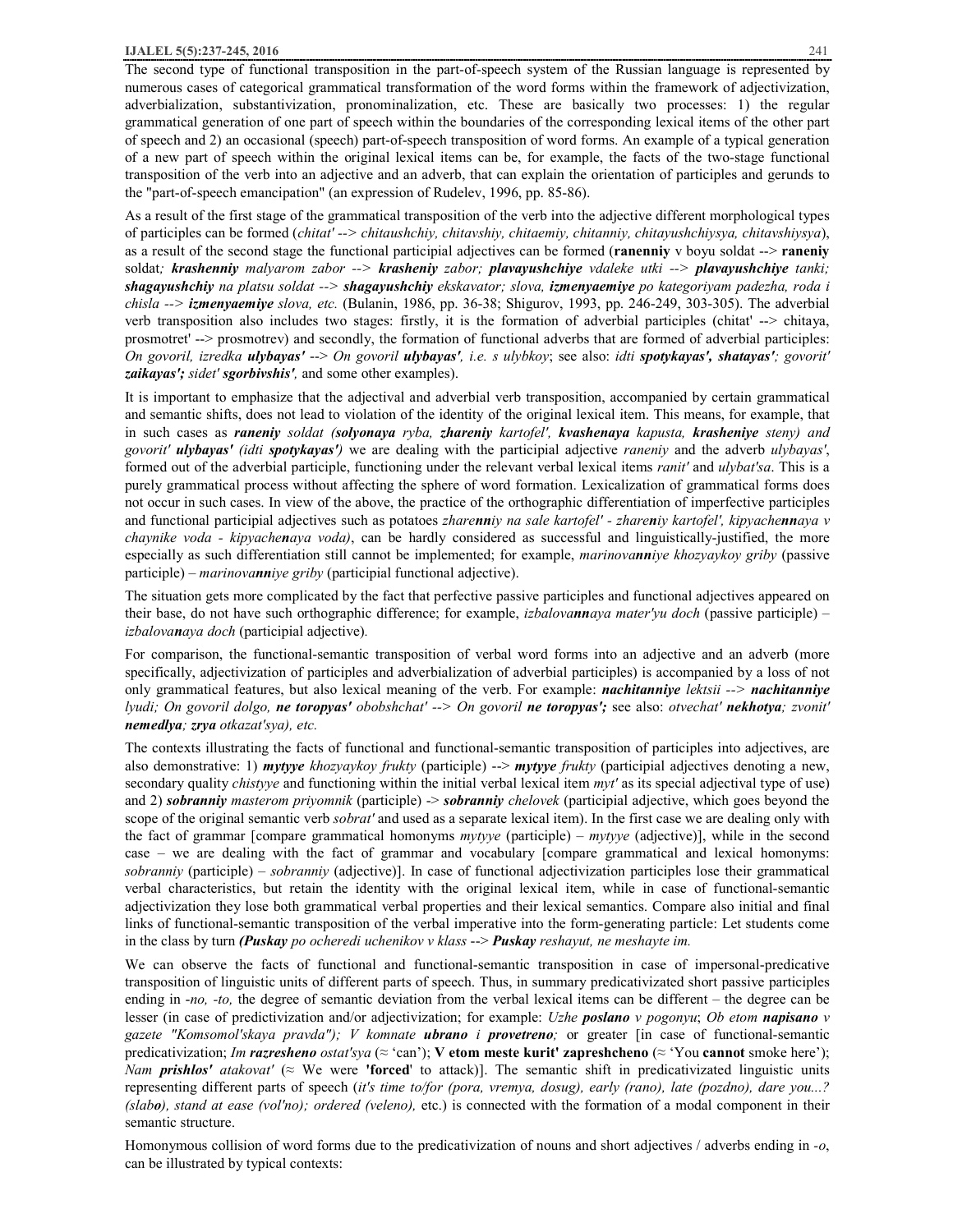**A.** Grammatical homonyms: Len', son i pokoy - vsyo eto sposobstvuyet entropii, raspadu, nashemu perekhodu v pyl'. (Dudincev V. White clothes) (this noun means 'Lack of desire to do anything') --> *Yey i s mesta-to len' podnyat'sya* (Tokareva V. Love and travel) (this substantival predicate means 'reluctance'); *I v samom dele, eto bylo krasivo i vpechatlyaushche* (Voinovich V. Monumental propaganda) (short adjective); *Ekspozitsiya byla postroena logichno i krasivo* (Dovlatov S., Natural reserve) (adverb) --> *A zdes' bylo krasivo... - zapushchennost' byla k litsu etomu mestu* (Ulitskaja L., Travel to the seventh part of the world) (an estimated predicate on the basis of a short adjective and adverb).

**B.** Lexical and grammatical homonyms: *A potom - izvestnoye delo: sadilis', i kazhdiy po-svoyemu ubival svoy dosug*... (Yerofeyev М., Moscow-Petushki) (the noun means 'spare time') --> *Dosug mne razbirat' viny tvoi, shchenok* (Krylov I.A.) (this substantivisated predicate means "I cannot as I have no time, and does not want to do that); *... Zdes', v etikh starykh, iznoshennykh izbakh, kak v derevne, lozhat'sya rano* (Rasputin V.G.. A new profession) (adverb) --> *Rano eshchyo emu poruchat' takiye dela: ne spravitsya* (adverbial predicate meaning "He must not deal with such deeds as he is not ready for that").

Purely functional transposition of the verb into a noun is a single-stage one, being associated with the formation of the grammatical form of the infinitive: *Chitat' lyozha vredno.* However, further movement of the verbal word towards the noun becomes functional-semantic in nature and results in the formation of substantivates like *russkaya pech'* (<- *pech' bliny*); *vsya znat' goroda* (<-- *khorosho znat' predmet razgovora*), etc.

Occasional transition of a word form from one part of speech to another as a kind of functional transposition is a very common phenomenon in the Russian language. It is found in virtually all types of part-of-speech transformation and, being designed for a particular case, is always temporary, transient in nature, symbolizing one or another stage of transition of a word form from one class to another. See, for example, speech adverbialization of case and prepositionalcase forms of nouns (9-10) and speech substantivization of word forms of different parts of speech (11-12):

(9) *Zver' ranen streloy.*

*--> Molniya streloy pronzila nebo;* 

(10) *On s bol'shym trepetom ozhidal yeyo poyavleniya*

*--> On s trepetom ozhidal yeyo poyavleniya* 

(11) *Vsyakoye beloye markoye, markoye khot' i neudobno, no krasivo;* 

(12) *Resheniye neobkhodimo prinimat' zavtra.*

--> *Nashe zavtra neopredelenno.*

Cases of functional substantivization of verbal symbols (metasubstantivization) can be rather demonstrative:

(13) *Rassmotreli vse "za" i "protiv".*

It should be noted that the contextual transposition of word forms of this type into an unusual position of a subject and complement can only be syntactical in nature and thus it limits their transformation. Therefore there can be doubts about the fair use of the term "substantivization" to describe these facts (Bauder, 1988, p. 15).

The facts of usual adverbialization of adverbial participles and short neuter singular adjectives represent a special case of functional transposition of word forms.

(14) *Khudozhnik risuyet, stoya na podmostkakh*

--> *Khudozhnik risuyet stoya;*

(15) *Litso yego bylo veselo --> On veselo ulybalsya.* 

In the modern literature on word-formation the adverbs like *veselo* are often interpreted as a syntactical adjective derivatives preserving lexical meaning of the original words (such cases as *begat' --> beg, smeliy --> smelost', kamen' - -> kamenniy*), as indicated in the works of Kurilovich E. (1962, 57-70)

As it has been said before, transposition processes of the mentioned type have a stepped character, generating in the speech a mass of syncretic phenomena combining the features of initial and derivative part of speech (or inter-part-ofspeech type) in different proportions. The study of these types of syncretism is one of the greatest challenges of modern linguistics. As Babaytseva V.V. pointed out, "typical speech facts ("extreme cases", in the words of Schebra L.) easily fit into the columns ("cells") of different classifications, and, as a rule, do not raise questions. Another thing is a speech material, that does not fit into the strict framework of even the most detailed classifications. In the living language and speech prevail the facts that do not have a complete set of distinctive features of any single grammatical category (Babaytseva, 2000, pp. 3-4). "The facts of language, – wrote Gak V.G. – form some kind of continuum – a chain of gradual transitions. The last units in the chain are clearly different from each other, but they are related by the area of gradual transitions where it is impossible to draw distinctive lines entirely and permanently" (Gak, 1997, p. 63). The language system appears to be "in a closed chain, where the boundary units linked to each other partly share common elements included in one unit upon some features, and in another, neighboring unit upon different features" (Yartseva, 1968, p. 14).

Generating syncretism of language units in speech may be connected, in particular, with predicativization of words and word forms, leading to "the complex grammatical interweaving" of properties and functions of different parts of speech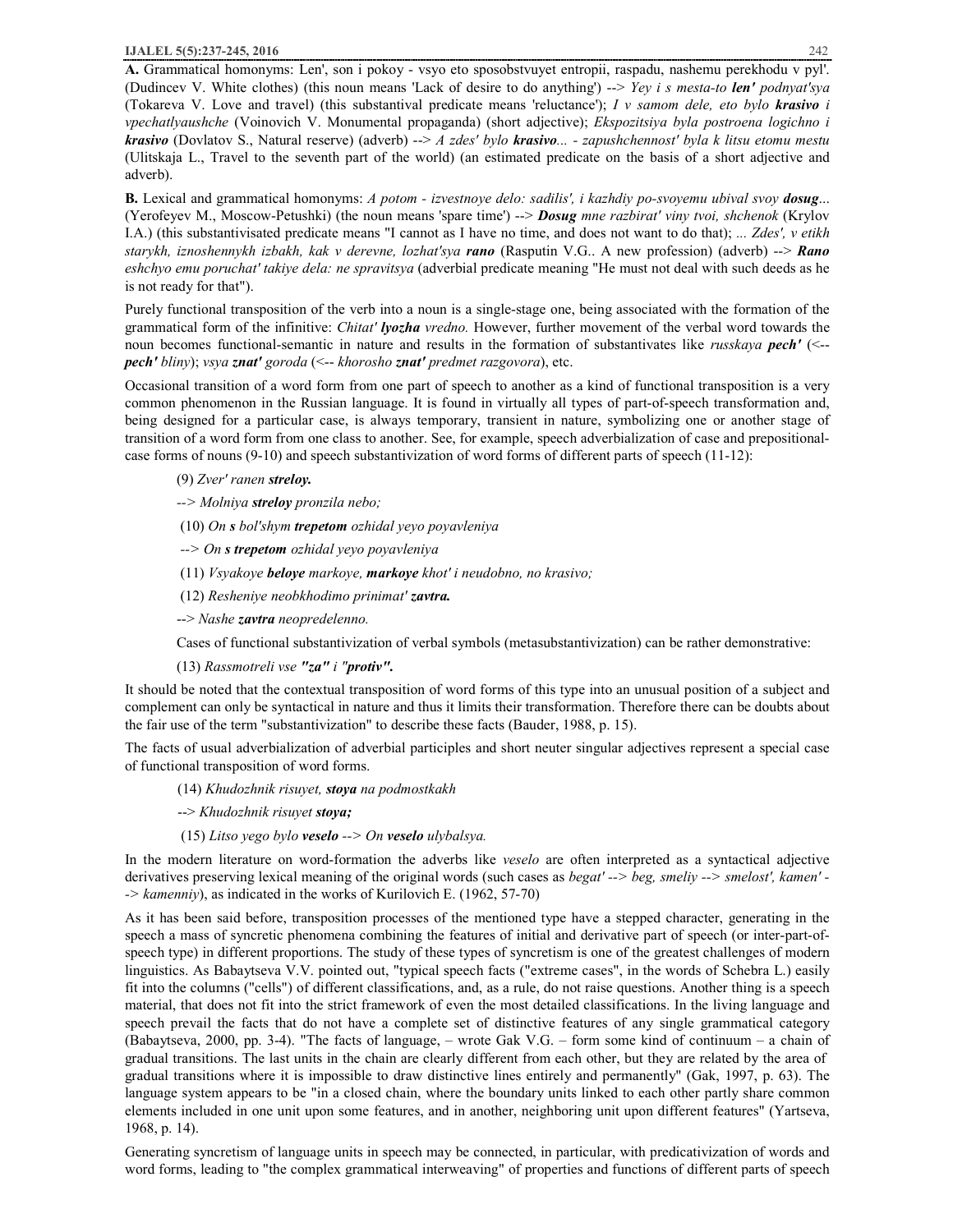in their structure – nouns, adjectives, numbers, pronouns, verbs and adverbs. The forms of manifestation of this interaction are varied. Thus, in case of predicativization the adjectival forms (*zhalko, bol'no, etc.)* appear are "in the zone of interests" (attraction) of verbs and adverbs, acquiring, on the one hand, verbal characteristics (semantics of the state, the function of the predicate, impersonality, compatibility with an infinitive, direct transition; for example: *zhalko yego, bol'no glotat'*), and on the other hand – some adverbial features [invariability, the suffix -*o*, the meaning of the action attribute (the word form like *veselo* on the hybridity stage of the predicativization scale, presented in a two-part formation with a prepositional infinitive-subject: *Katat'sya s gorki - veselo* – semi-adjective/semi-adverb/semipredicate]).

Predicative transposition of an adjectival word form is due to its "inclusion" in two simultaneous transposition processes at the part-of-speech level – verbalization adverbalization. The different degree of convergence of a linguistic unit with verbs and adverbs can be established using the oppositional method and indexation of certain degrees and the limit of its predicativization (Shigurov, 2009a; 2009b).

The situation is complicated by the fact that a predicativizated adjectival word form often appears in the zone of attraction of not only adjectives, verbs and adverbs, but other classes of words such as pronouns with the semantics of indefinite plurality (like *neskol'ko* and imperative-emotive interjections.

Compare different types of transposition of a word form *dostatochno*:

(16) *Etikh knig dostatochno* (i.e. so much as necessary, the number corresponds to a certain situational norm: adverbialization and pronominalization – pronoun-numeral type of using an adverbialized adjectival word form);

(17) *Inogda dostatochno vzglyanut' na cheloveka, chtoby ponyat', kto on* [rapprochement with the verbs and adverbs in the framework of predicativization (quantitative assessment of the action in the infinitive), as well as with indefinite pronouns in case of pronominalization]. In the modern academic dictionaries (Dictionary of the Russian language in 1981, Vol. 1: 436), using a word form *dostatochno* within the meaning of the word form "*stoit tol'ko (sdelat' chto-libo)*"*)* is associated with an infinitive and conjunction *chtoby.* It is thought that the scope of its using is somewhat broader. It should be borne in mind that, instead of the infinitive, here we can use a verbal noun; for example: *Inogda dostatochno odnogo vzglyada na..., chtoby ponyat'*. The conjuction *chtoby* may be absent, for example, in the conjuctionless construction: *Inogda dostatochno vzglyanut' na ... i situatsiya stanovitsya yasnoy.* Furthermore, there is not always an indication to the action target in the sentence, although this information can be extracted from the broader context or presented at the presupposition level: *Ikh ne nado zapugivat', dostatochno perekryt' im dostup k informatsii* (in case of possible implication of the meaning "*not to do any harm*").

(18) *Dostatochno plakat', skol'ko mozhno! Perestan'te!* [interjectivization (emotional appeal to stop the action), verbalization, predicativization, pronominalization].

Word-forms *ne dostatochno, malo* are subject to two types of transposition with a combination with the adjacent postpositional infinitive:

(19) *Malo ponyat', nado deystvovat'* (predicativization + pronominalization).

Functioning of the word form *Gor'ko!* should be noted (this is a phrase that guests outcry at the wedding table, urging newlyweds to kiss and thus, upon the tradition, to remove the feeling of bitterness in the mouth after drinking wine, champagne, etc.) in the syncretism context of interjectivization, verbalization and predicativization.

*"Pure" (20) and "combined*" *(21)* types of predicativization can be presented by word forms *kholodno, zharko, bol'no, plokho, etc.* 

(20) *Yemu kholodno* (predicative with semantics of the physical condition of the subject; predicativization);

(21) *Mne kholodno! Ty ne slyshysh'?!* (the phrase accompanied by an imperative intonation cam imply the meaning *"Zakroy dver', okno!*"); the context of the combined predicativization, interjectivization and verbalization).

Similarly:

(22*) V komnate zharko* (predicativization);

(23) *Mne zharko!* (At the presupposition level it can mean: "Open the window for me to feel better", this is the context of the combined predicativization, interjectivization and verbalization).

As for part-of-speech context, the following inscription is rather interesting: *Opasno: Tigry!* [The context of combined predicativization (negative assessment of the situation with the implication of the emotional state of the subject), verbalization (functional convergence with the imperative verb, compare: *Osteregaytes'! Bud'te ostorozhny!,*  interjectivization (functional convergence with the imperative-emotive interjection; compare: *Tss! Karaul!*).

It is important to emphasize that in the contexts of this type a linguistic unit is located at the intersection of several transposition process at the part-of-speech level and semantic-syntactic inter-part-of-speech categories (predicatives), i.e. in the "zone of interests" of a number of words classes and categories. Moreover, the degree of its approximation to them is different. Thus, in typical contexts like: *Yemu dostatochno bylo nameknut', chtoby vopros byl reshyon*, adjectival/adverbial word form *dostatochno* within the predicativization reached the periphery of predicates bearing infinite-quantitative assessment of the action (in the infinitive), and at the same time we can say that within the pronominalization this word form took one step toward pronouns-numerals and pronouns-adverbs having infinitequantitative meaning; compare: *Bylo provedeno neskol'ko opytov; Sleduyet provesti stol'ko opytov, skol'ko nuzhno dlya ob'ektivatsii resul'tatov; Nuzhno stol'ko rabotat', skol'ko trebuetsya).*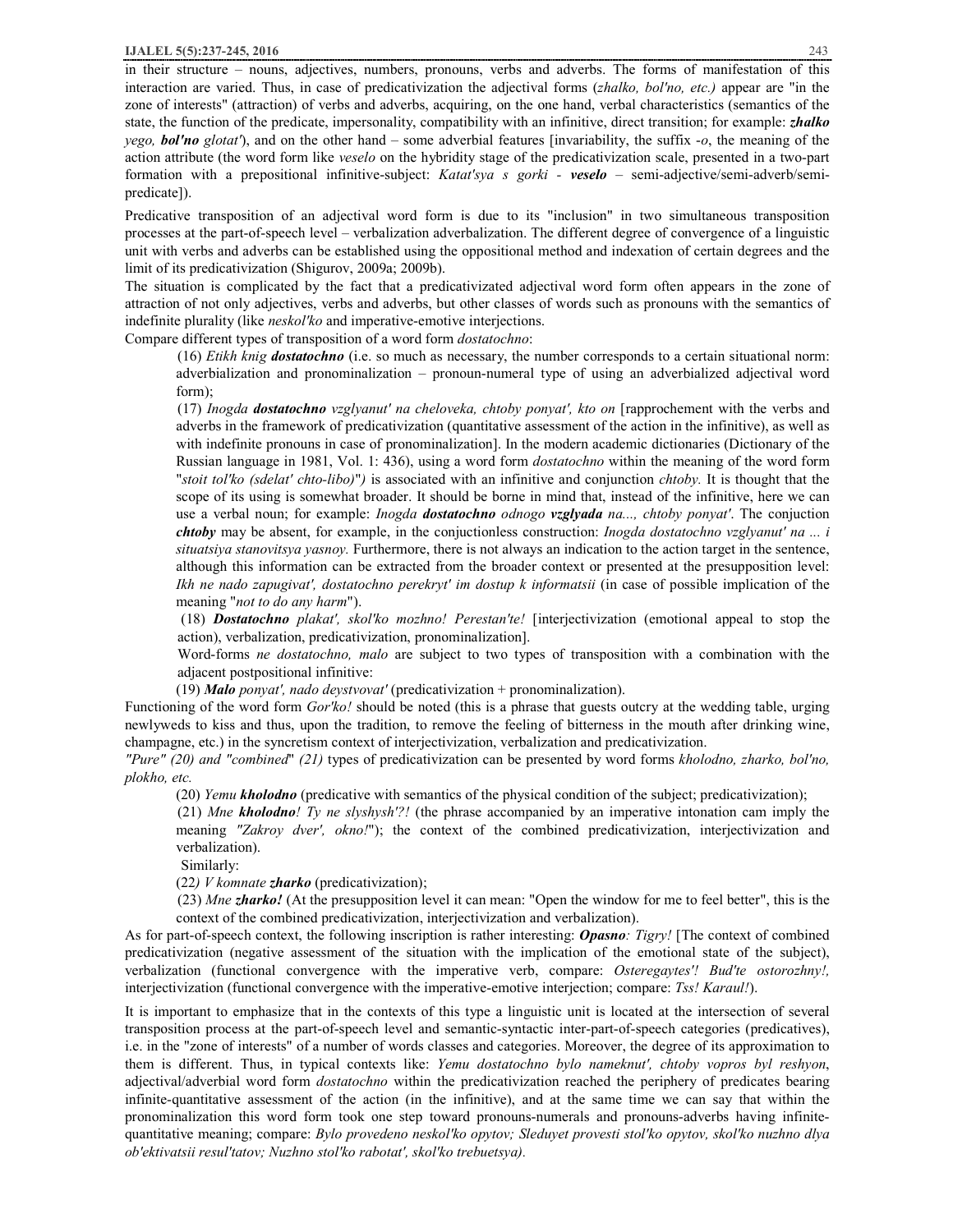The multi-dimensional analysis of the facts of syncretism allows to objectify the results of the study. As pointed out by Kuznetsova A.I., "the same phenomenon from different points of view can be described as both central and peripheral" (Kuznetsova, 1985: 16). It should be added that in some cases it is possible to indentify the same fact as a hybrid fact, i.e. synthesizing in its structure the signs of the other interacting word classes in equal proportion. Practically, this means that the same speech fact can be qualified from three perspectives: a) as a central (nuclear) phenomenon; b) as a peripheral phenomenon; c) as a hybrid phenomenon. Everything depends on the coordinate system in which we assess this speech fact. It can be illustrated by the mentioned word form *dostatochno.* As for its predicativization, we can qualify it as a functional peripheral predicate that has not lost its semantic link with the original generating lexical item – an adjective in a short form *(Resheniye dostatochno dlya ...)* or an adverb *(dostatochno smeloye zayavleniye)*, but if we are interested in the degree of pronominalization of this word form in the above-mentioned context of transition, thus, it is possible to ascertain its rapprochement with many words of different parts of speech such as *mnogo, malo, navalom, tucha, polno, zavalis', khvatit*, that takes the first step toward an pronouns meaning indefinite variety (Compare*: Yagod navalom, polno, zavalis'* (Shigurov, 2003).

It is obvious that the degree of convergence of predicativated words and phrases with verbs, adverbs, adjectives, nouns and pronouns in different conditions of the context is not the same, as indicated by the different stages of their predicativization, pronominalization, etc., requiring quantitative measurement by the formula of part-of-speech compliance (indexation).

The proposed approach to the material can be illustrated by a model for the description of transitional, syncretic forms, manifesting combined types of part-of-speech transposition of linguistic units in the adverbial system. Observations show that an adverbial word form *dostatochno,* for example, in the context of transition *(Dovol'no! Skol'ko mozhno rasstraivat'sya!*) is exposed to three types of transposition – interjectivation, verbalization and pronominalization. Indexation of this speech fact indicates that this is a syncretic formation (relatively – imperative-emotive interjection) *Dovol'no,* synthesizing properties of the following classes of words in different proportions: adverbs – 17%; interjections – 75%; verbs – 7%; pronouns-numerals – 15%.

Changes in the set and proportion of distinctive features of these parts of speech in the structure of the adverbial word form, undergoing interjectivation, verbalization and pronominalization, occurs in the "movement" of the word form on the scale of transition, which is reflected in the appropriate context: Stage **N(arech)** (core of the adverb: *Eto dovol'no smeloye zayavleniye,* pronouns-numerals – 0%) --> Stage **n(arech) m(mezhd) / M(ezhd)** (a transition zone between the hybrid adverbial-interjectival formations and the core of interjections – emotive words: *Dovol'no rasstraivat'sya!*; adverbs – 15%; interjections – 63%, verbs – 9%; pronouns-numerals – 23%) --> Stage **n(arech) M(ezhd) / М(ezhd)** (a transition zone between the peripheral, imperative and nuclear emotive interjections: *Dovol'no! Skol'ko mozhno rasstraivat'sya!*; adverbs – 17%; interjections – 75%, verbs – 7%; pronouns-numerals – 15%) (you can find details on the application of the indexation method in the study of different types of interjectional transposition of word forms in [Shigurov, 2009a]).

The comparative analysis of the data shows that in the general dynamics of the semantic-grammatical development of the word form *dovol'no*, engaged in three transposition process, there is a regular decrease in a number of adverbial features in its structure (from 100% to 15-17%) and an increase in a number of interjectival features (from 0 to 75%). A quantitative indicator of adverbial features of the imperative-emotive interjection *Dovol'no* is a bit higher (17%) than this indicator of the interjectival phrase *Dovol'no razgovorov!* (15%), due to the syntactic conditions of their use – in combination with dependent words [in case of expanding the valence of a word form on the stage **n(arech) м(ezhd) / М(ezhd)**] or in a single syntactically isolated position [on the stage **n(arech) М(ezhd) / М(ezhd)**]. An influence of pronouns-numerals on the interjectival phrase can be seen in the contexts corresponding to the steps **n(arech) m(ezhd) / М(ezhd)** and **n(arech) M(ezhd) / М(ezhd)** of the transition scale. However, as an interjectivated word form to the center of interjections as a part of speech, this influence decreases a little (from 23% to 15%). A similar trend can be observed in the verbalization of the interjectival phrase: the degree of the verbal influence on it decreases from the stage **n(arech) m(ezhd) / М(ezhd)** (9%) to the stage **n(arech) М(ezhd) / М(ezhd)** (7%) of the transition scale.

## **4. Conclusion**

Thus, the facts of the interaction of word classes and intra-class semantic-syntactic categories in the structure of language units, subject to one or more categorical transformations, show that the further development of the theory of functional grammar and the field approach, according to some researchers, in particular, Pavlov V.M., should be associated with the study of the facts of transposition and syncretism in the part-of-speech system (Pavlov, 2001, p. 1). The effectiveness of such studies is provided by the systemic use of the method of the oppositional analysis (with the graphic explication of its results on the intersecting scales of intra-category transposition of language units) and mathematical methods of processing of the empirical material – indexation of different degrees of compliance of the syncrete with initial and final links of transposition. It should also be taken into account that the processes of part-ofspeech transposition and word formation are closely interact with each other and often intersect in the structure of language units at different stages of their categorical degeneration (Zernov, 1986, pp. 10-11).

## **Acknowledgements**

The work has been performed as part of the project "Complex research of modulation as a type of stepwise transposition of linguistic units into the semantic-syntactic category of parenthesis-modal words" implemented with the financial support of the Russian Humanitarian Science Foundation (grant number 15-04-00039a).